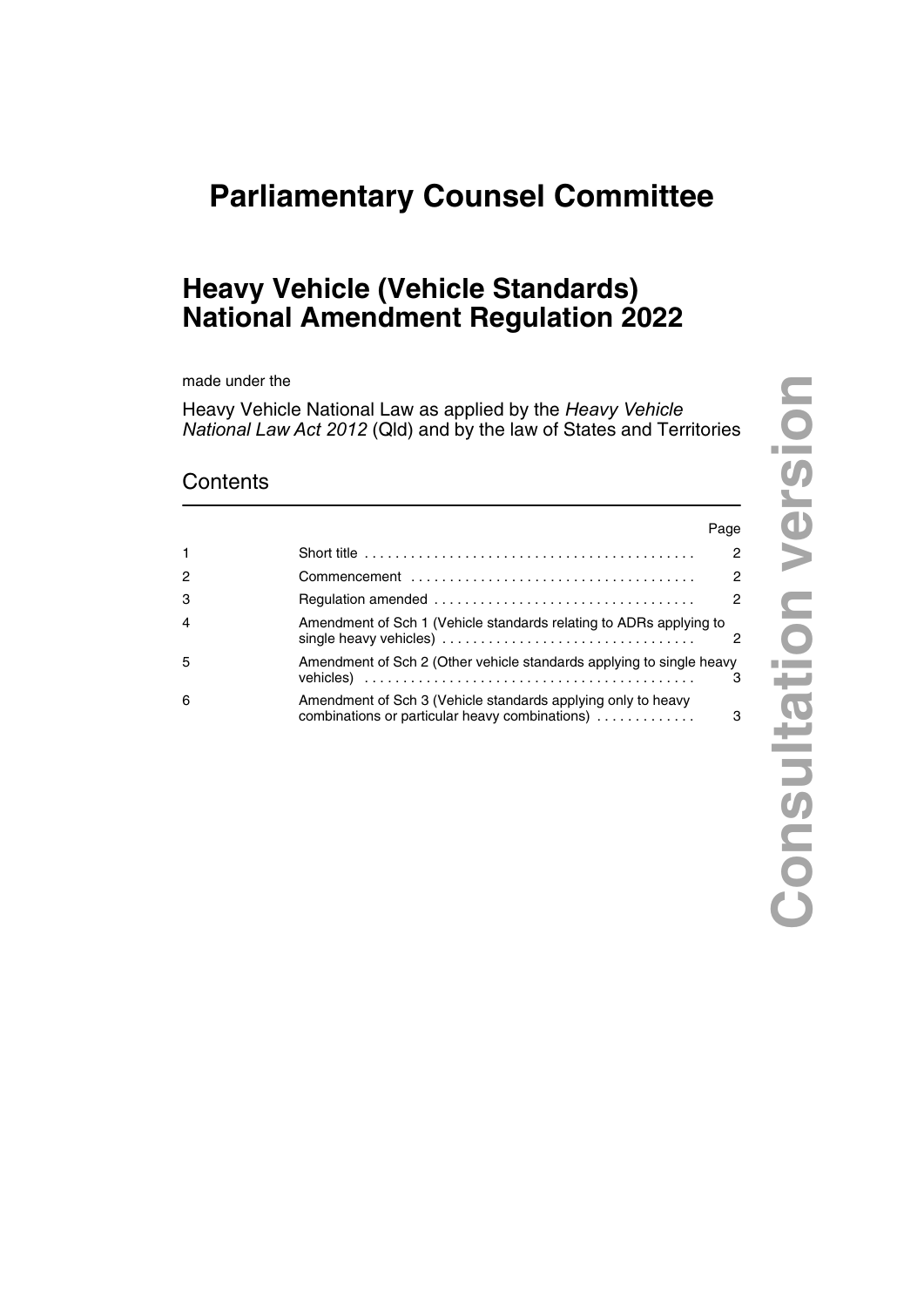Heavy Vehicle (Vehicle Standards) National Amendment Regulation 2022

 $[s 1]$ 

#### <span id="page-1-0"></span>**1 Short title**

<span id="page-1-1"></span>This Regulation may be cited as the *Heavy Vehicle (Vehicle Standards) National Amendment Regulation 2022*.

#### <span id="page-1-2"></span>**2 Commencement**

<span id="page-1-5"></span><span id="page-1-3"></span>This Regulation commences on [xx].

#### <span id="page-1-4"></span>**3 Regulation amended**

This Regulation amends the *Heavy Vehicle (Vehicle Standards) National Regulation*.

#### <span id="page-1-7"></span><span id="page-1-6"></span>**4 Amendment of Sch 1 (Vehicle standards relating to ADRs applying to single heavy vehicles)**

(1) Schedule 1, section 4A(a)—

*omit, insert*—

- (a) the vehicle satisfied the requirements of the type approval pathway under section 15(1) of the *Road Vehicle Standards Rules 2019* (Cwlth) as a vehicle to which section 15(2) of those Rules applied; and
- (2) Schedule 1, section 5(4), definition *personally imported vehicle*, paragraph (c)(ii)—

*insert*—

*Note—*

The *Road Vehicle Standards Act 2018* provides for concessional RAV entry approvals for vehicles imported into Australia as part of a person's personal effects. See Division 3 of Part 3 of the *Road Vehicle Standards Rules 2019* (Cwlth) for provisions relating to the concessional RAV entry approval pathway generally, and section 39 of those Rules for the eligibility criterion for importing a vehicle as part of a person's personal effects.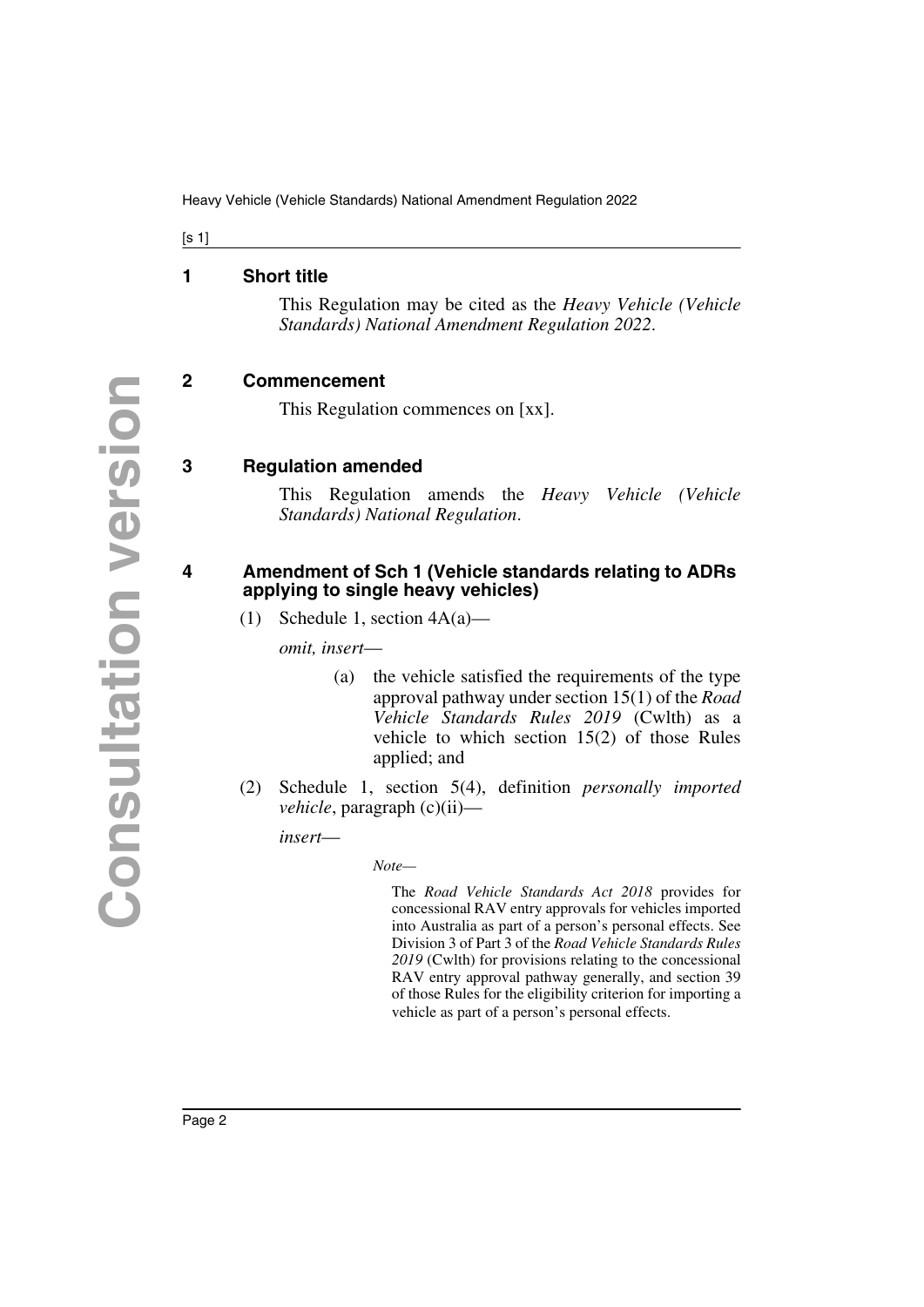#### $[s 5]$

#### <span id="page-2-1"></span><span id="page-2-0"></span>**5 Amendment of Sch 2 (Other vehicle standards applying to single heavy vehicles)**

(1) Schedule 2, section  $3(c)(iii)$ —

*omit, insert*—

- (iii) the vehicle satisfied the requirements of the type approval pathway under section 15(1) of the *Road Vehicle Standards Rules 2019* (Cwlth) as a vehicle to which section 15(2) of those Rules applied and the vehicle is entered on the RAV; and
- (2) Schedule 2, section  $77(1)$ —

*omit, insert*—

- (1) A warning light attached to the bus, when switched on, must emit a flashing yellow-coloured light.
- (3) Schedule 2, section 77(2), after 'alternately'—

*insert*—

#### between 90 and 180 times per minute

(4) Schedule 2, section 77, after subsection (2)—

*insert*—

(2A) A bus manufactured before, or within 12 months after, the commencement of this subsection that complies with subsections (1) and (2) as in force before the commencement is taken to comply with subsections (1) and (2) as in force on the commencement.

#### <span id="page-2-3"></span><span id="page-2-2"></span>**6 Amendment of Sch 3 (Vehicle standards applying only to heavy combinations or particular heavy combinations)**

Schedule 3, section 3(c)(iii)—

*omit, insert—*

(iii) the vehicle satisfied the requirements of the type approval pathway under section 15(1) of the *Road*